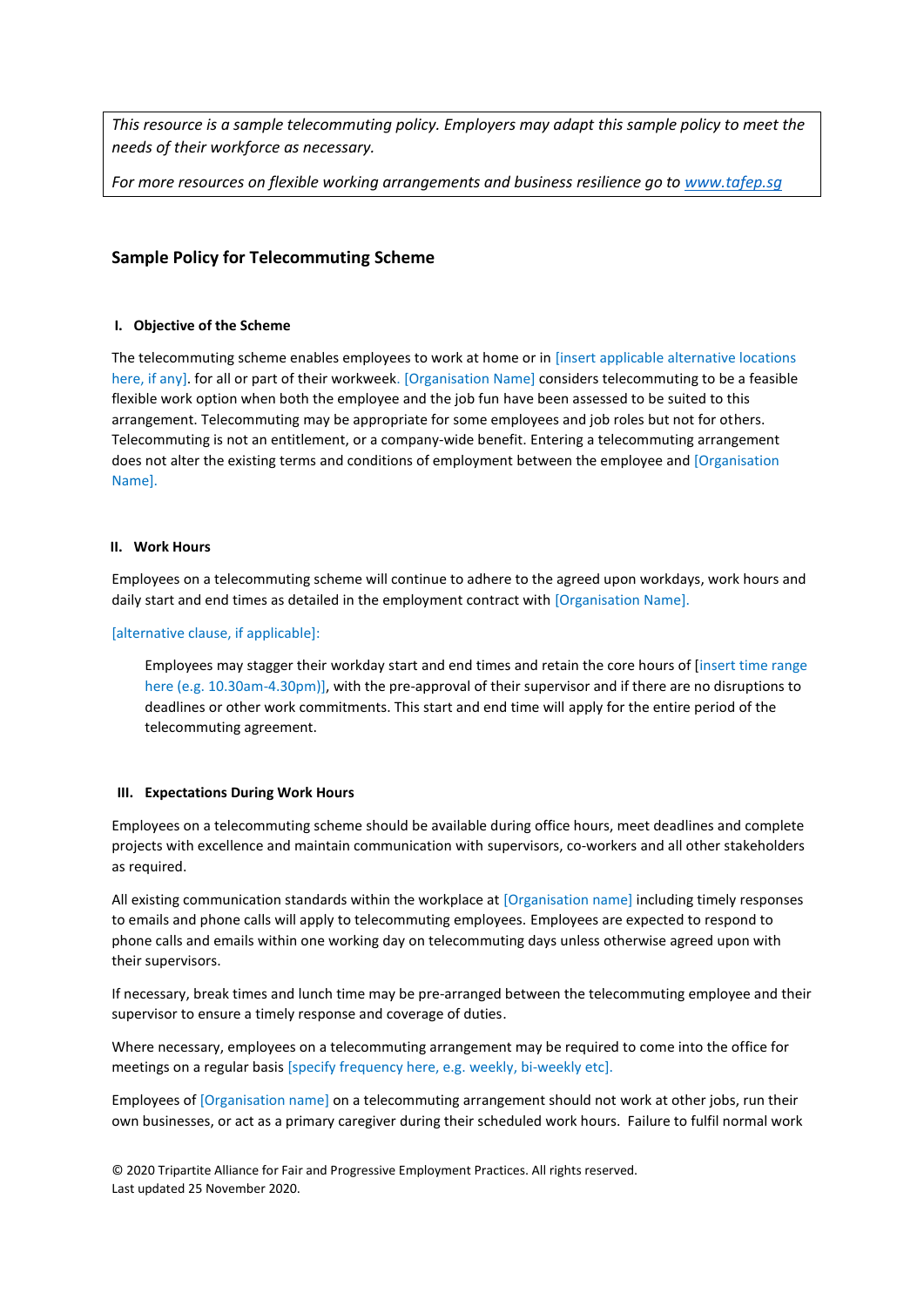requirements, both qualitative and quantitative, may be cause for disciplinarily action or termination of the telecommuting arrangement and/or the employment relationship.

All telecommuting arrangements are granted on a temporary and revocable basis and may be discontinued by [Organisation name] at any time and for any reason. In addition, an employee may choose to discontinue participation in telecommuting at any time.

### **IV. Office Equipment & Reimbursement**

[Organisation name] will provide the necessary equipment and/or reimburse the employee for the use of their own equipment as part of the telecommuting arrangement, e.g. laptop, printer, internet access, etc, in line with the organisation's policy.

Equipment and resources provided by the organisation should only be used for work, unless otherwise indicated.

### [additional clause, if applicable]:

Reimbursement for use of the employee's own equipment and/or utilities will be based on [insert reimbursement rate] (e.g. itemised breakdown of usage and original receipts submitted / flat rate per month / % reimbursement of actual receipt, etc.), according to the organisation's policy.

### [additional clause, if applicable]:

Where possible, employees may have their office phone calls forwarded to their home phone or mobile phones or provide their mobile phone numbers directly available to their supervisors, co-workers and clients.

### **V. Security**

[Organisation name] will provide secure access to all systems and data required by the telecommuting employee to carry out their standard work functions. This includes but is not limited to email and other internal systems such as shared servers.

[Organisation name's] IT department will retain administrative rights and access to install and/or remove software and other applications for security reasons.

# **VI. Safety**

Telecommuting employees are required to maintain their workspace in a safe manner and ensure there are no safety hazards present. Employees are covered under the Work Injury Compensation Act (WICA)\* wherever they work, including from home. If the employee is injured in an accident arising out of and in the course of work, the employer is liable to compensate.

Nonetheless, the onus is on the employee to prove that the injury was sustained arising out of and in the course of work, and not while performing non-work activities. Telecommuting employees should notify the employer of such injuries as soon as possible.

*\*For details on categories of employees who are covered under WICA, please refer to:*  <https://www.mom.gov.sg/workplace-safety-and-health/work-injury-compensation/who-is-covered>

© 2020 Tripartite Alliance for Fair and Progressive Employment Practices. All rights reserved. Last updated 25 November 2020.